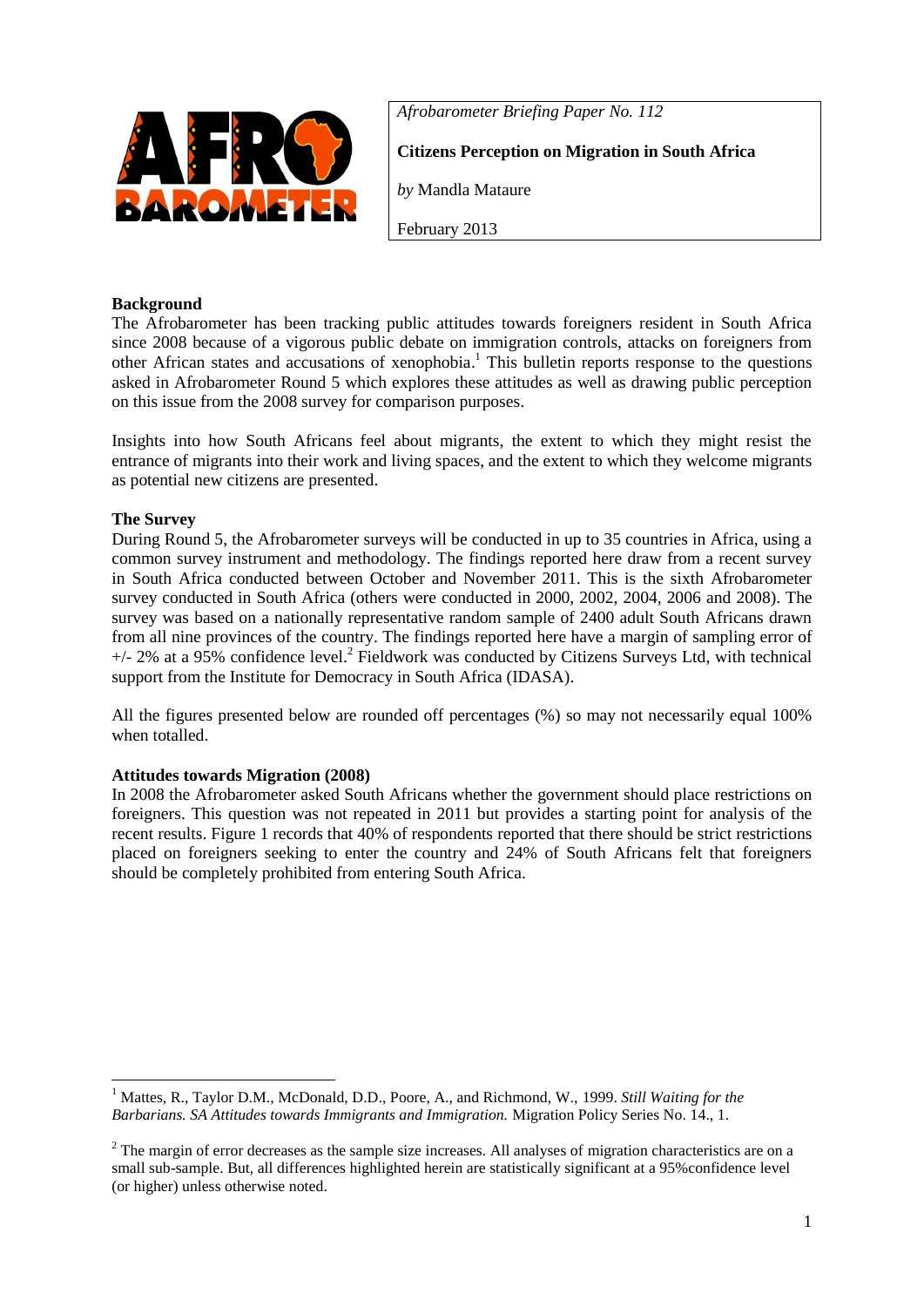

*How about people from other countries coming to South Africa? Which of the following do you think the government should do?*

Despite the fact that South Africa has agreed to international protocols on the reception and protection of asylum seekers, ordinary South Africans are divided on the issue of whether foreigners should be protected in South Africa.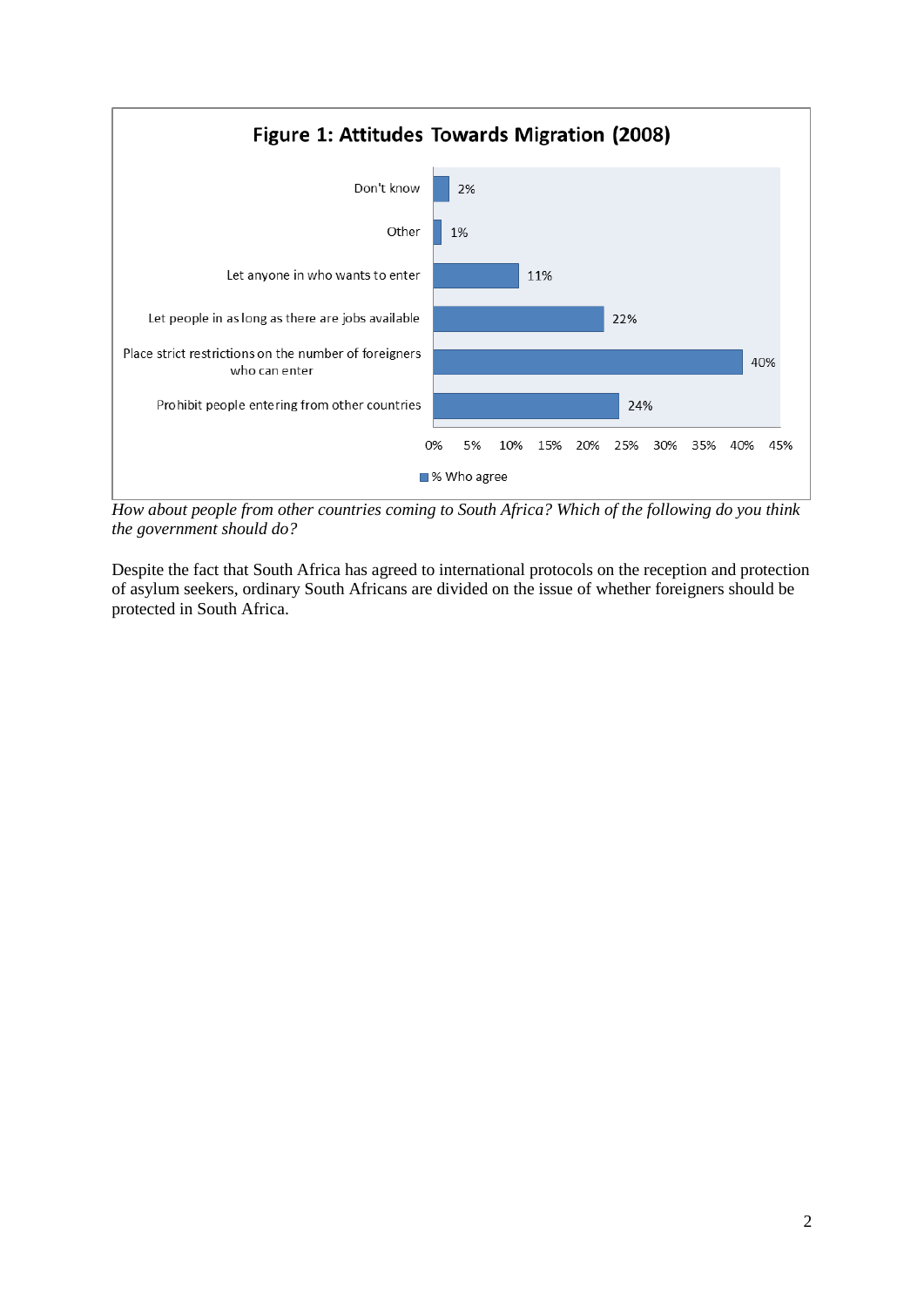

*For each of the following statements, please tell me whether you disagree or agree? People who are persecuted for political reasons in their own countries deserve protection in South Africa.*

Figure 2 shows that more South Africans (44%) disagree with the idea of providing protection to asylum seekers in South Africa against 38% who feel that foreigners who are persecuted in their home countries should be allowed to seek protection in South Africa.

Afrobarometer also asked a series of questions about foreigners more generally – i.e., not just asylum seekers and refugees, but all types of potential immigrants to the country



*For each of the following statements, please tell me whether you disagree or agree? Foreigners should not be allowed to live in South Africa because they take jobs and benefits away from South Africans*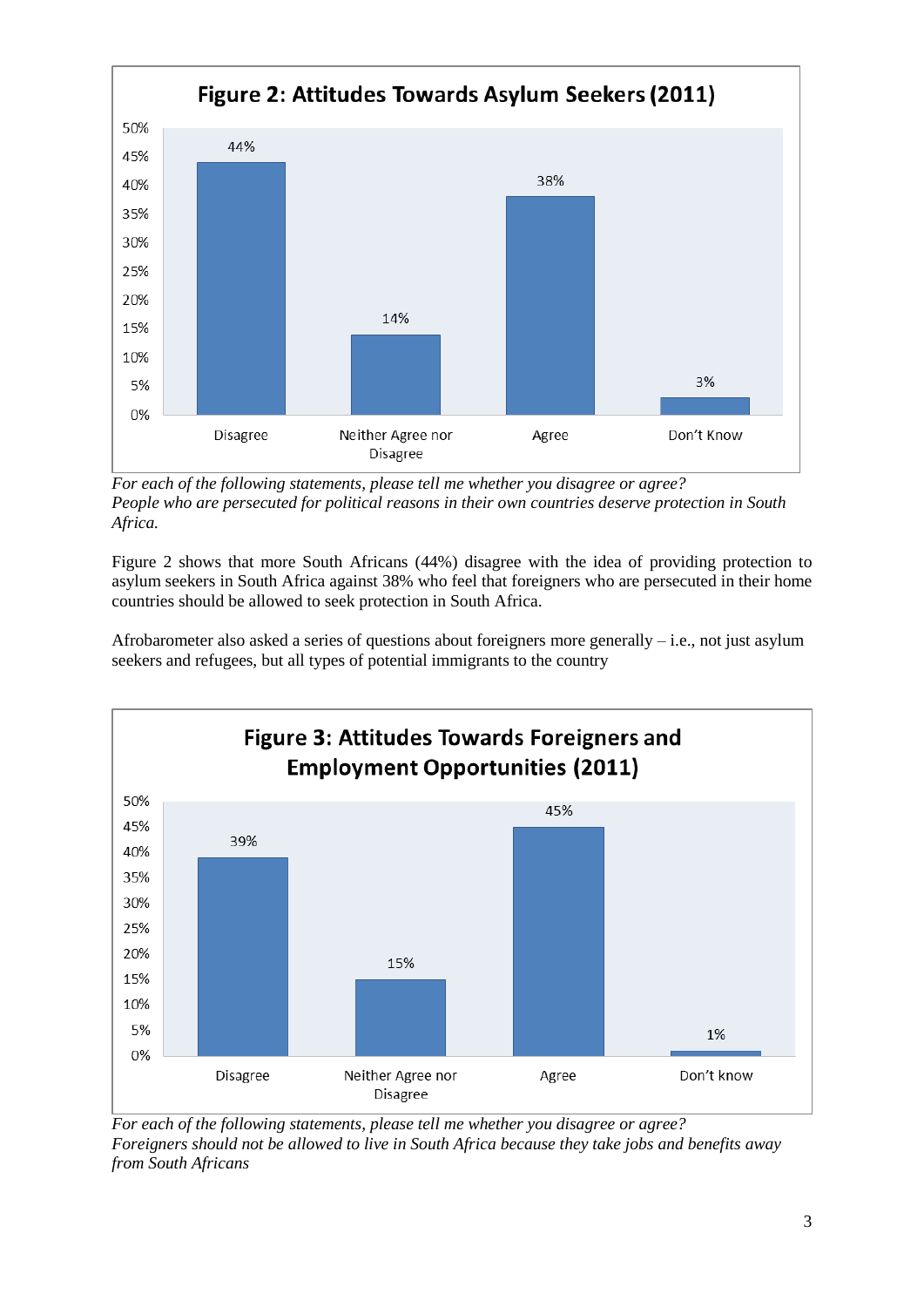Figure 3 above shows 45% of respondents who agree that foreigners should not be allowed to live in South Africa as they take away jobs and benefits and this leads to job competition between them and South African citizens. This stands against 39% who believe that they be allowed to live in South Africa.

## **Action Taken Against Foreigners (2008-2011)**

Whilst in 2008 the survey offered four possible scenarios in which South Africans may make contact with foreigners and asked for their reaction to these scenarios, in 2011 the same question was asked with only two scenarios. Figure 4 below lists 2 of those scenarios. While the majority of South Africans would accept foreigners, almost a third of people suggested they might take action to prevent them from living and operating a business in their areas.

Previous research under the auspices of the Southern Africa Migration Project (SAMP) (in which Idasa is a partner) indicates that the attitudes of South Africans towards foreigners are not necessarily derived from personal experience but rather from the belief that immigrants weaken society and threaten the nation's health and are unable to assimilate into the South African nation. 3

| How likely is it that you would take part in action to prevent<br>people who have come here from other countries in Africa from<br>doing the following? |      | % Likely<br>to Take<br><b>Action</b> | $\%$ Not<br><b>Likely to</b><br><b>Take Action</b> |
|---------------------------------------------------------------------------------------------------------------------------------------------------------|------|--------------------------------------|----------------------------------------------------|
| Moving Into Your Neighbourhood                                                                                                                          | 2008 | 34%                                  | 59%                                                |
|                                                                                                                                                         | 2011 | 32%                                  | 66%                                                |
| Operating a Business In Your Neighbourhood                                                                                                              | 2008 | 36%                                  | 58%                                                |
|                                                                                                                                                         | 2011 | 36%                                  | 62%                                                |

#### **Figure 4: Action Taken Against Foreigners (2008-2011)**

Despite the above findings of decreasing trust in immigrants, we also find that tolerance for living and working alongside them appears to have increased as well. In 2011, 66% would not prevent foreigners from moving into their neighbourhood, compared to 59% in 2008; similarly, 62% would not stop foreigners from operating businesses in 2011, compared to 58% in 2008. A third of the surveyed respondents would however be willing to take action to prevent these from happening which remains essentially unchanged from 2008. In both 2008 and 2011 Afrobarometer specifically asked about migrants from other African countries because evidence from other sources suggests that negative attitudes towards African migrants are held particularly strongly.

#### **Trust of Foreigners (2008-2011)**

The Round 4 results of the Afrobarometer survey in 2008 found that 60% of respondents stated that they have no trust in foreigners at all. In the most recent results from Round 5, trust in foreigners has decreased still further, with two-thirds of South African reporting no trust at all in foreigners.

**<sup>.</sup>** <sup>3</sup> Mattes, R., Taylor D.M., McDonald, D.D., Poore, A., and Richmond, W., 1999. *Still Waiting for the Barbarians. SA Attitudes towards Immigrants and Immigration.* Migration Policy Series No. 14., 1.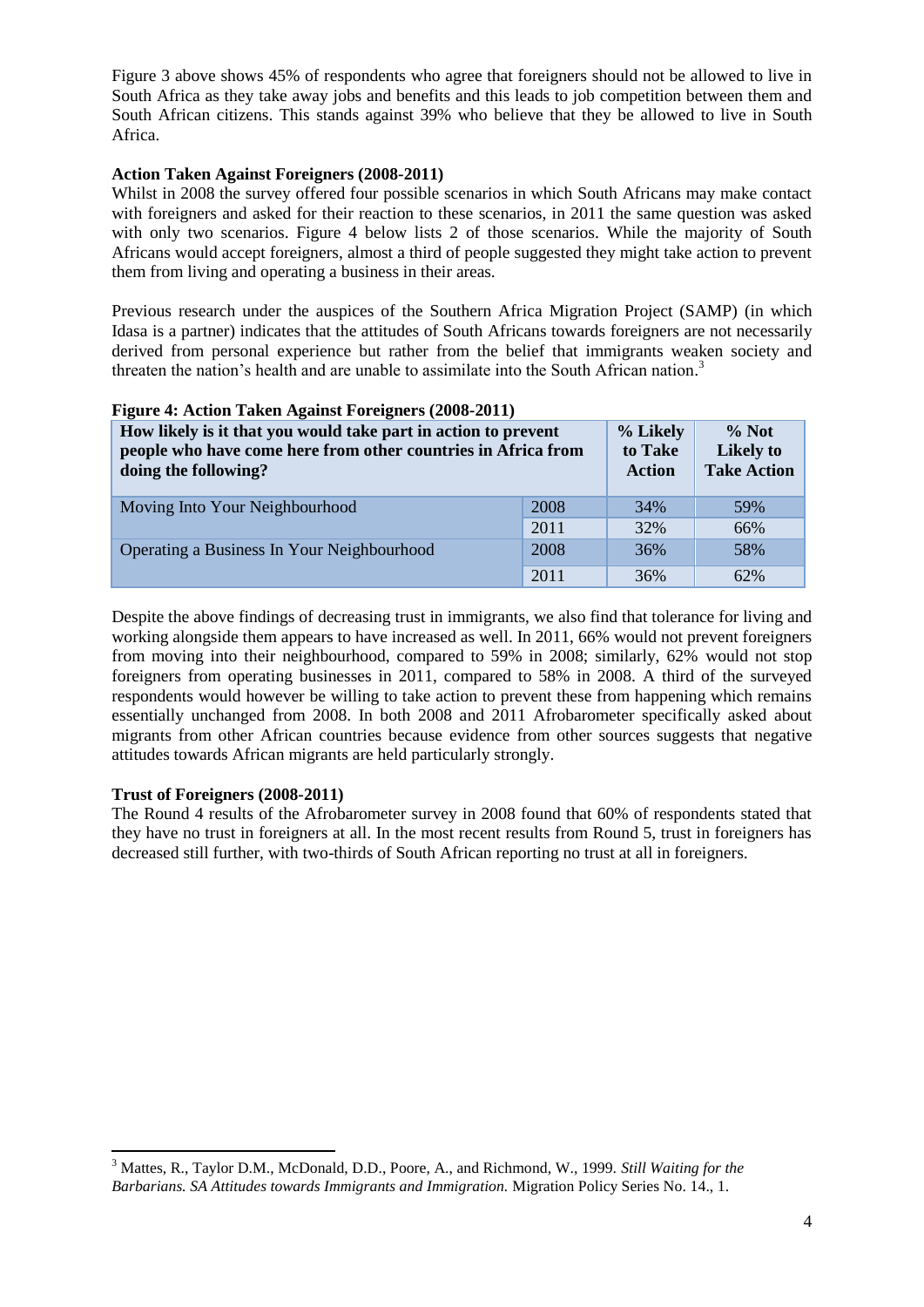

*How much do you trust each of the following types of people? And what about foreigners living here in South Africa*

Since this was asked as part of a series of questions on trust in relatives, neighbours and other "people you know", the findings above clearly indicates high levels of distrust in foreigners when compared to the level of distrust South Africans have in other people they know. As popular expectations would reveal, large majorities of South Africans (93%) report that they trust their relatives against 6% of the surveyed respondents, see Figure 5a. Similarly, high levels of trust were also reported on neighbours with close to nine in ten  $(86%)$  reporting their trust and even three quarters  $(76%)$  reported trust in other people they know. However, distinctively, foreigners are less trusted with only 32% of South Africans trusting people from outside their borders.



## **Migration and Citizenship**

In Round 5, Afrobarometer also probed citizen attitudes toward immigrants in a series of questions about citizenship and naturalisation. Attitudes on this topic are very mixed. Whilst 77% believe that if a person born in South Africa and has one South African parent and one non-south African parent should have the right to become a citizen of the country, 21% disagreed with this perception.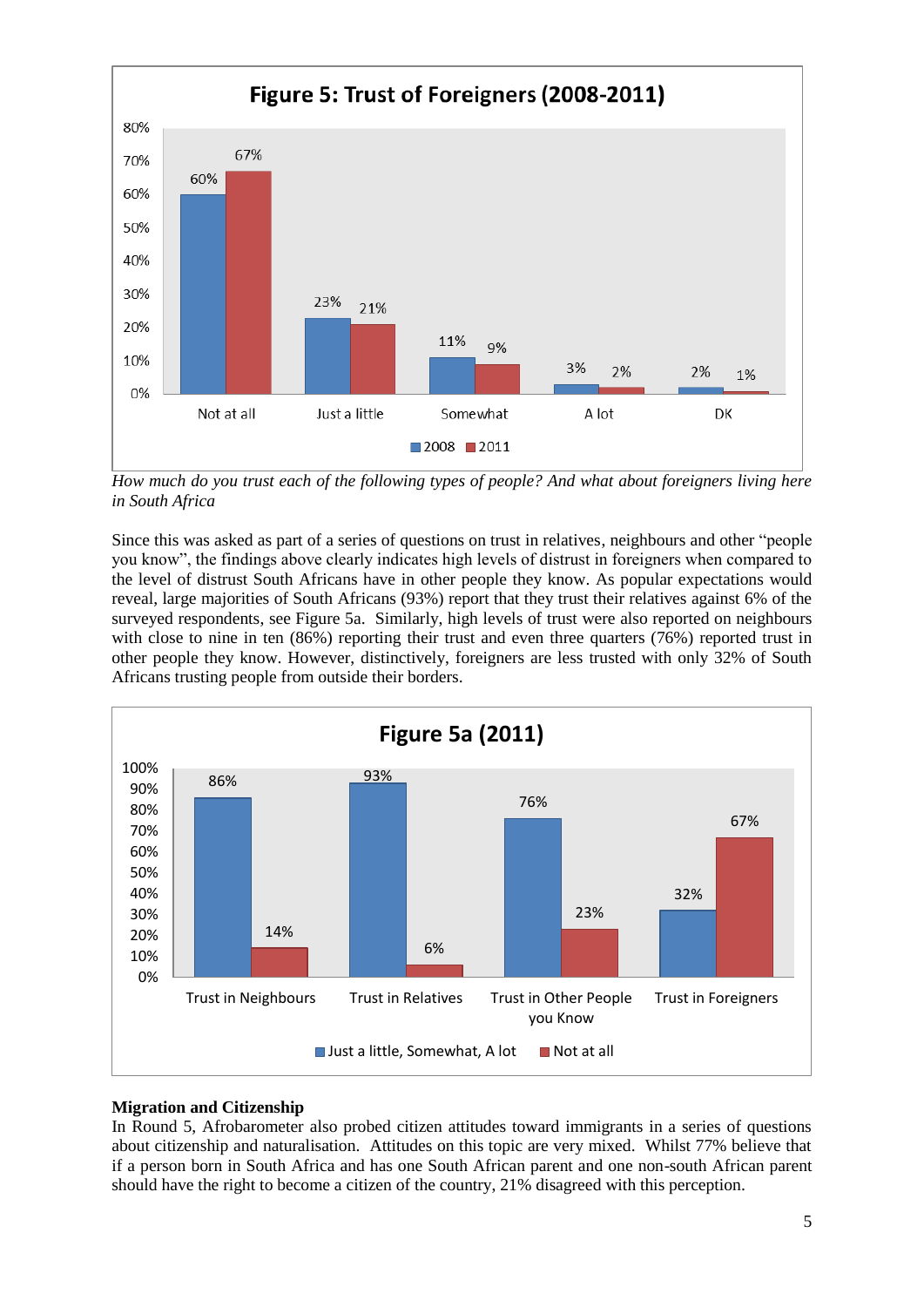58% believe that if a person is born in South Africa and from two non-citizen parents, they should nonetheless do have a right to become a citizen themselves.

An even higher 62% believe that if a woman has a husband who is a citizen, then she should also be entitled to become a South African citizen. But the same does not hold for the foreign husbands of South African women as 48% hold the same view to the question of whether a man should be entitled to South African citizenship if his wife is a citizen.

The survey reveals a narrow margin on perception of citizenship for persons that will have lived and worked in South Africa, i.e. 50% for citizenship and 46% against it.

Finally, there are strong feelings that a person should not have the right to hold dual citizenship as reported by 71% of the surveyed respondents. Dual citizenship would mean that such a person would have the right to hold a South African passport and be eligible to vote if they are above 18 years of age not only in their home country but also in South Africa.



*In your opinion, which of the following people have a right to be a citizen of South Africa? A citizen would have the right to get a South African passport and to vote in South African elections if they are at least 18 years old.*

The survey also assessed the South African government's performance on handling migration. The government scored poorly on managing migration with close to two thirds (63%) reporting that the government had failed to manage migration well, against one third (33%) who thinks otherwise.